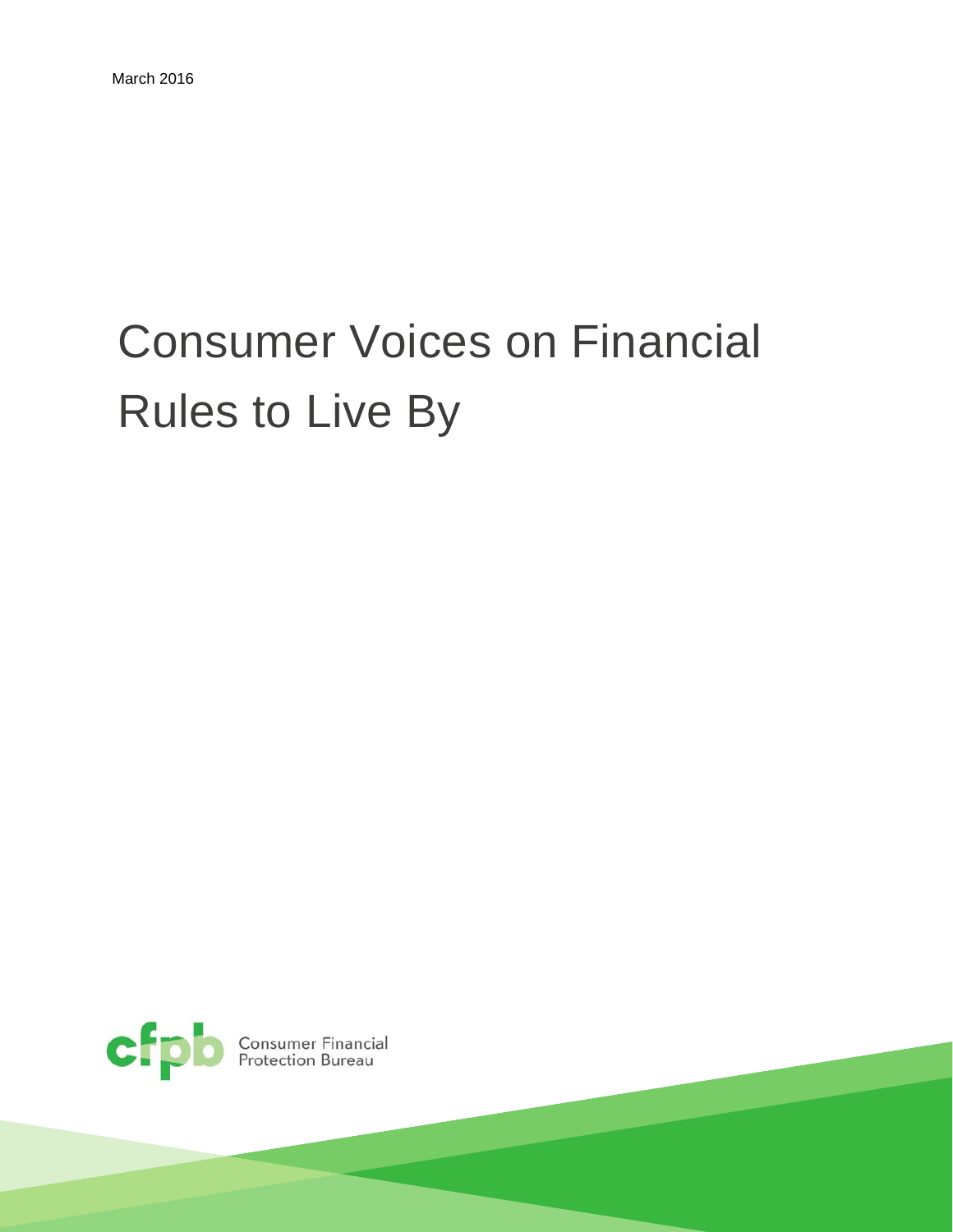#### About CFPB Research, Tools, and Resources for Financial **Educators**

An essential part of the mission of the Consumer Financial Protection Bureau (CFPB or Bureau) is to empower consumers to take more control over their financial lives. Since the Bureau opened its doors in 2011, we have worked to improve the financial literacy of consumers in the United States and to ensure access to tools, information, and opportunities for skill-building that they need to manage their finances.

The Bureau's principal financial education mandate is set forth in the Dodd-Frank Wall Street Reform and Consumer Protection Act (Dodd-Frank Act). The Dodd-Frank Act created the Bureau and mandated the establishment of an Office of Financial Education to "be responsible for developing and implementing initiatives intended to educate and empower consumers to make better informed financial decisions." 12 U.S.C. § 5493(d)(1).

To better help consumers make well-informed financial decisions and achieve their own life goals, we at the CPPB have sought to increase understanding of three broad areas: consumer financial behavior, the financial education field, and effective practices in financial education.

We conduct research in these areas to inform the CFPB's own financial education efforts and to share our insights with others who have a common interest in improving the financial wellbeing of consumers.

The CPFB's goal for its financial education activities is to help consumers move towards financial well-being. In the CFPB's definition of financial well-being, consumers:

- have control over day-to-day, month-to-month finances
- have the capability to absorb a financial shock
- are on track to meet financial goals, and
- have the financial freedom to make choices that allow one to enjoy life

To learn more, visit the Resources for Financial Educators webpage at <http://www.consumerfinance.gov/adult-financial-education>

To get regular updates on CFPB research, tools, and resources for financial educators, sign up for the CFPB Financial Education Exchange (CFPB FinEx) by emailing CFPB FinEx@cfpb.gov.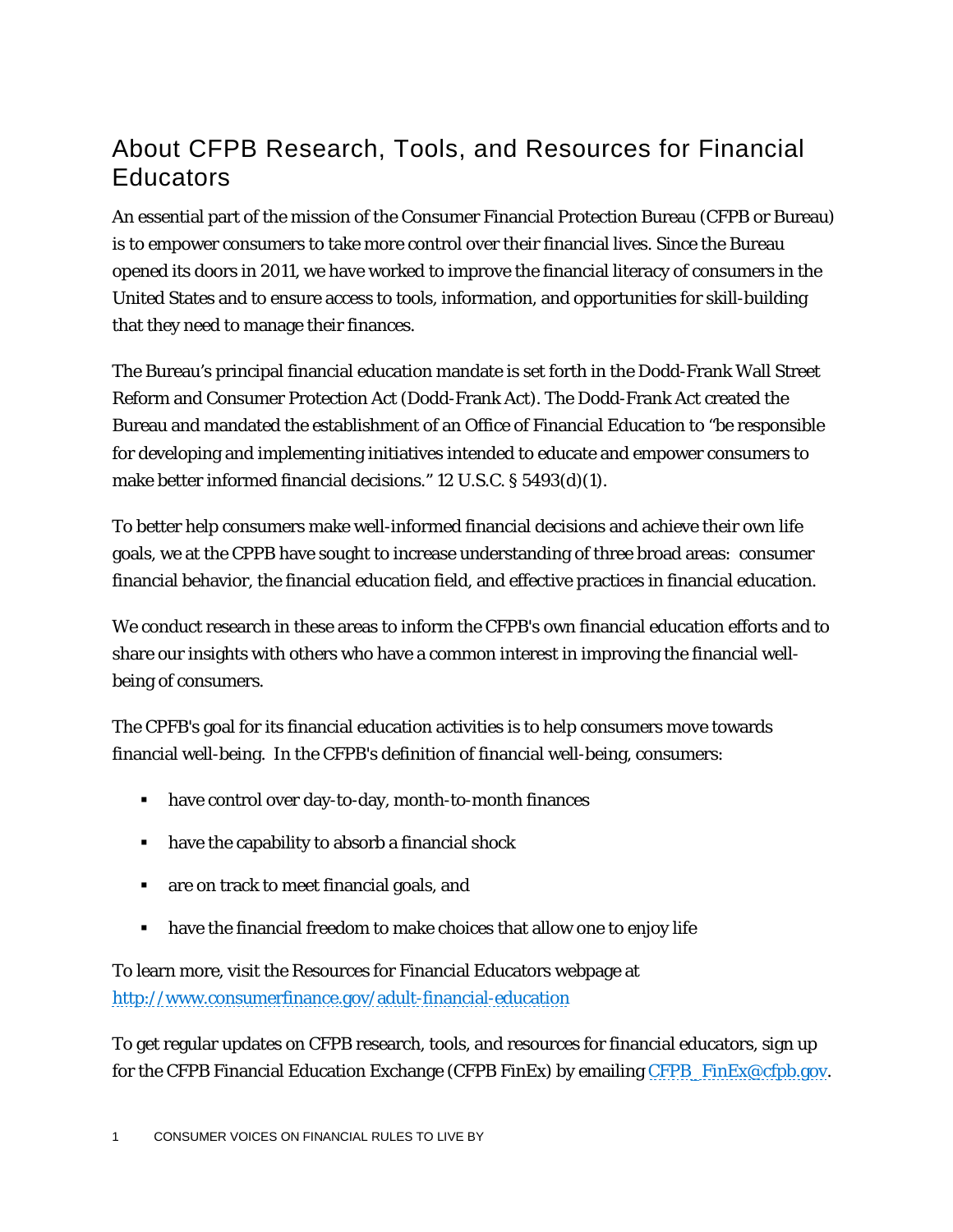# Table of contents

| 1. |                  |                                                                                 |  |
|----|------------------|---------------------------------------------------------------------------------|--|
| 2. |                  |                                                                                 |  |
| 3. |                  |                                                                                 |  |
|    | 3.1              |                                                                                 |  |
|    | 3.2 <sub>2</sub> |                                                                                 |  |
|    | 3.3              |                                                                                 |  |
|    |                  |                                                                                 |  |
|    | 3.5              |                                                                                 |  |
|    |                  | <b>3.6</b> How people make financial decisions and how rules of thumb fit in 14 |  |
|    |                  |                                                                                 |  |
| 4. |                  |                                                                                 |  |
|    |                  |                                                                                 |  |
|    |                  |                                                                                 |  |
|    |                  |                                                                                 |  |
| 5. |                  |                                                                                 |  |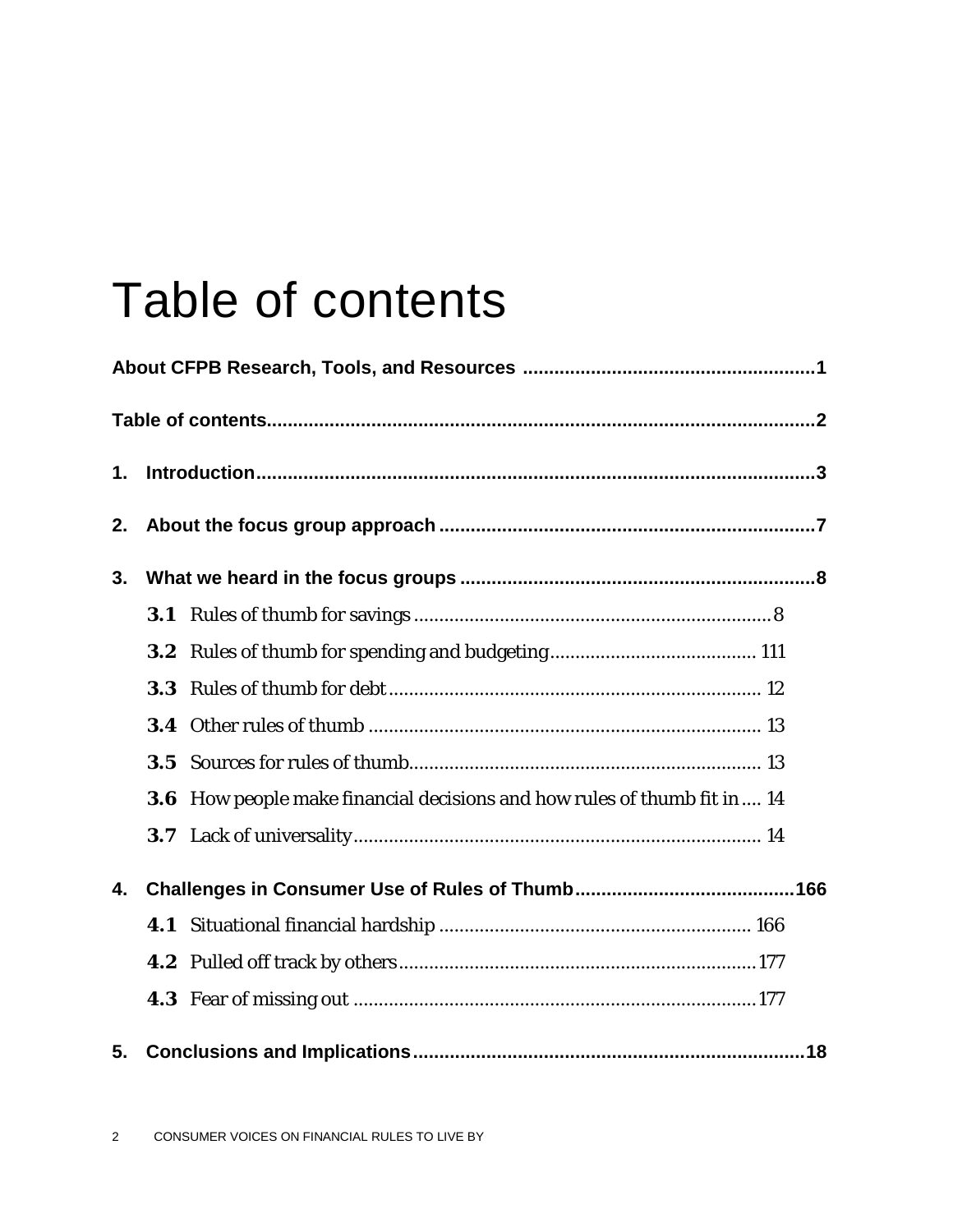# 1. Introduction

Consumers face a daunting set of tasks and decisions in managing their financial lives. These choices range from daily low-stakes decisions such as whether to buy a cup of coffee, to infrequent high-stakes choices related to homeownership and car purchases. The wide array of financial decisions to be made -- around savings, bill paying, use of credit and debt, choice and use of financial products, retirement, housing, and more -- can be overwhelming to many consumers. The range of choices available in today's complex financial marketplace adds to the challenge.

Financial educators face a dilemma in helping consumers navigate these complicated financial choices. Often, financial education offers detailed information on how to make the most appropriate and optimal financial choices for each consumer's unique situation. The research on the ability of such financial education to improve knowledge, and do so in a way that it is retained and applied by consumers, is mixed at best.[1](#page-3-0)

In response, financial educators have been exploring approaches that attempt to make the decision-making process easier for consumers, in situations where this is appropriate. For example, approaches that reduce the cognitive demand on consumers – such as reminders,

<span id="page-3-0"></span> <sup>1</sup> Fernandes, Daniel, John G. Lynch, Jr., and Richard G. Netemeyer. "Financial Literacy, Financial Education, and Downstream Financial Behaviors." Management Science. 60(8) (2014): 1861–1883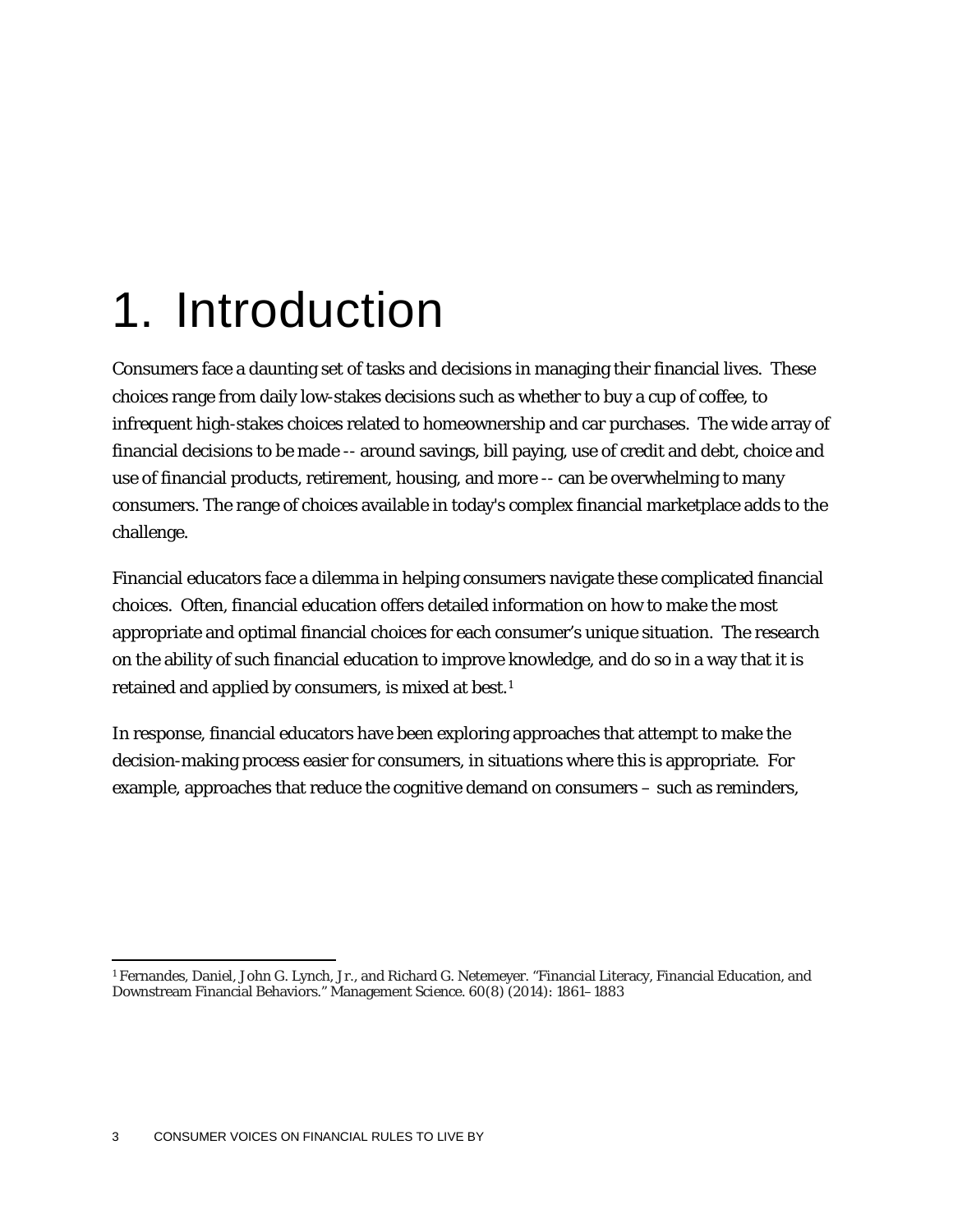simplifying choices, and reducing the "hassle factor" of making good decisions – have been used successfully by financial educators.<sup>[2](#page-4-0)</sup>

One example of this approach is emphasizing financial rules of thumb. In many domains, people may use rules of thumb in making complex decisions. Research on decision-making has explained how people use simple, easy-to-implement shortcuts (also called heuristics) $3$  in managing day-to-day as well as infrequent decisions. Rules of thumb can be defined as specific, actionable guidelines consumers can apply to their decisions. These rules may be consciously or unconsciously held, but their simplicity can make them easy to apply and recall when needed.

For financial educators and others who help people with decision-making, there is evidence that providing financial rules of thumb to consumers can work better than more detailed and complex financial education in some situations. One study found training in simple, practical rules of thumb resulted in significantly improved financial practices among microentrepreneurs relative to traditional financial literacy training.<sup>4</sup> Other evidence is more mixed; for example, a recent study showed that training in traditional financial education and in financial rules of thumb did not differ markedly in outcomes around financial knowledge and self-efficacy.[5](#page-4-3) 

One possible drawback is that rules of thumb may be prone to errors relative to more involved, information-laden decision processes. There may be a tradeoff between the ease of using rules of

 $\overline{a}$ 

<span id="page-4-0"></span><sup>2</sup> See, for example: Karlan, Dean, Margaret McConnell, Sendhil Mullainathan, and Jonathan Zinman. "Getting to the Top of Mind: How Reminders Increase Saving," forthcoming in *Management Science* and Hernandez, Mindy. "Applying Behavioral Research to Asset Building Initiatives." Corporation for Enterprise Development (2011).

<span id="page-4-1"></span><sup>&</sup>lt;sup>3</sup> A heuristic can be defined as a useful principle having wide application but not intended to be strictly accurate or reliable in every situation. It may be used to speed up the process of finding a satisfactory solution, or as a mental shortcut to ease the cognitive load of making a decision. See Gigerenzer, G. & Gaissmaier, W. (2011). "Heuristic Decision Making." *Annual Review of Psychology.* 62:451-92.

<span id="page-4-2"></span><sup>4</sup> A. Drexler, G. Fischer, and A. Schoar, "Keeping It Simple: Financial Literacy and Rules of Thumb." Centre for Economic Policy Research, CEPR Paper 7994.

<span id="page-4-3"></span><sup>5</sup> Skimmyhorn, William L., Brian Mitchell, Evan R. Davies, and David Mun. 2015. "Assessing Financial Education Methods: Principles vs. Rules-of-Thumb Approaches."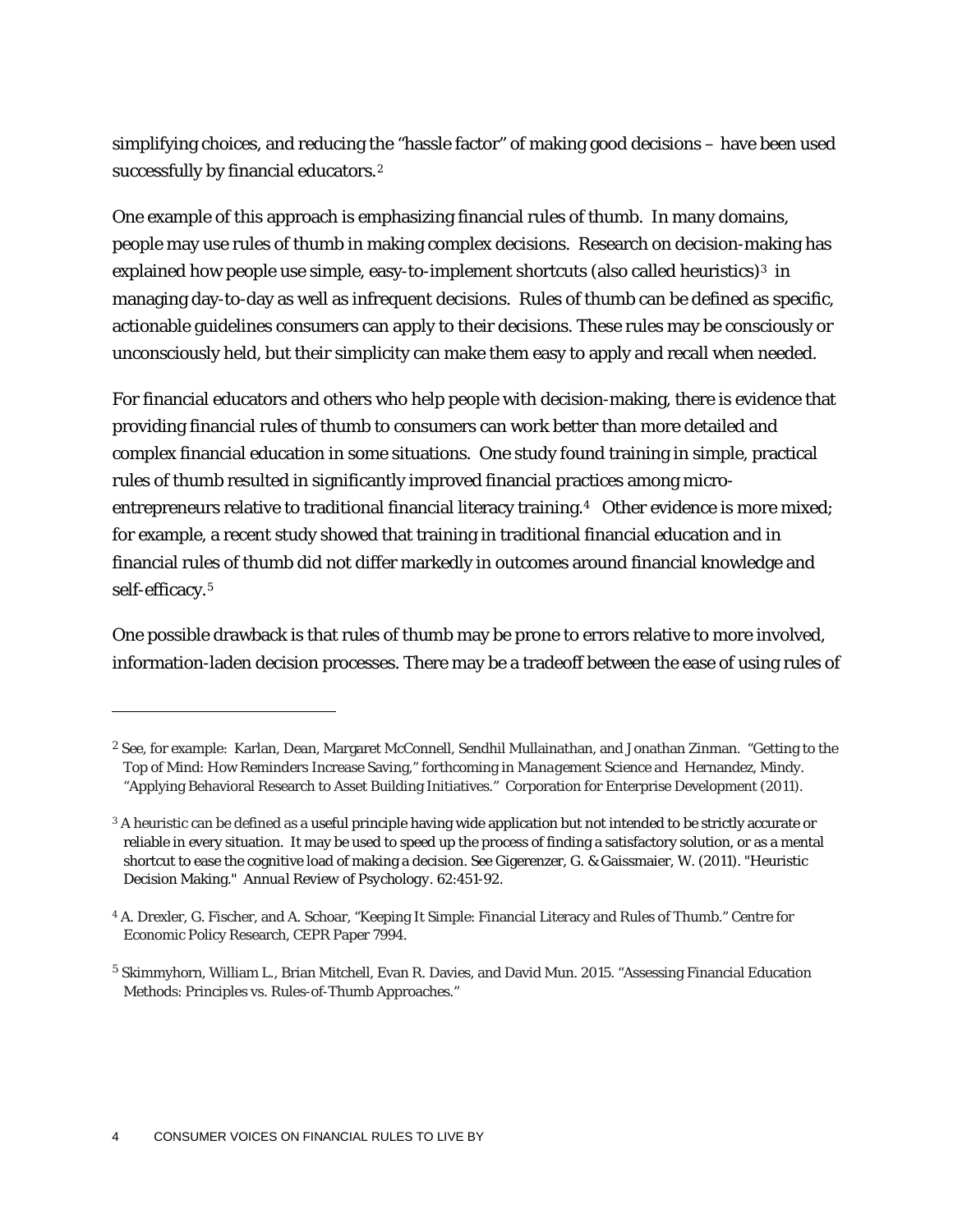thumb and the quality of the decisions made, especially as the decision complexity increases.<sup>[6](#page-5-0)</sup> However, an argument can be made that most real-world decisions are made with limited information, and empirical evidence has shown that in certain circumstances, rules of thumb can produce accurate judgments at low cost.[7](#page-5-1)

To further explore the potential of rules of thumb for financial education, we conducted focus groups with consumers to learn more about financial rules of thumb. [8](#page-5-2) We wanted to explore what they know about and how they use rules of thumb, and how useful rules of thumb are in guiding positive financial behaviors.

In brief, we found that consumers in the focus groups interpreted the term "rules of thumb" to include a broad array of financial goals and aspirations, common financial advice, and specific rules of thumb. Many of these do not meet the academic definition of "rules of thumb" of being specific, actionable guidelines. We report on the full array of ideas shared by consumers, as consumers were given latitude on what they considered "rules of thumb" in their own lives.

We also found that there is a gap between rules of thumb and actual behavior, suggesting that popular financial wisdom may be seen as something to aspire to rather than to act upon. Moreover, finances are complicated and individualized, and the "right" decision can vary by person and circumstance, making highly generalized, one-size-fits all rules difficult to define and apply appropriately.

These findings suggest that common financial rules of thumb are fairly widely known among many consumers. These rules are helpful in shaping consumers' financial goals, and appear to work in some domains and have some role in financial decision making. To make rules of thumb

 $\overline{a}$ 

<span id="page-5-0"></span><sup>6</sup> A. Shah, and D. Oppenheimer, "Heuristics Made Easy: An Effort-Reduction Framework." *Psychological Bulletin* 137 (2008): 207–222; J. Payne, J. Bettman, and E. Johnson, *The Adaptive Decision Maker* (New York: Cambridge University Press, 2008).

<span id="page-5-1"></span><sup>7</sup> G. Gigerenzer, and W. Gaissmaier, "Heuristic Decision Making." *Annual Review of Psychology* 62 (2011): 451–482.

<span id="page-5-2"></span><sup>8</sup> Abt Associates conducted this research under contract with the CPFB.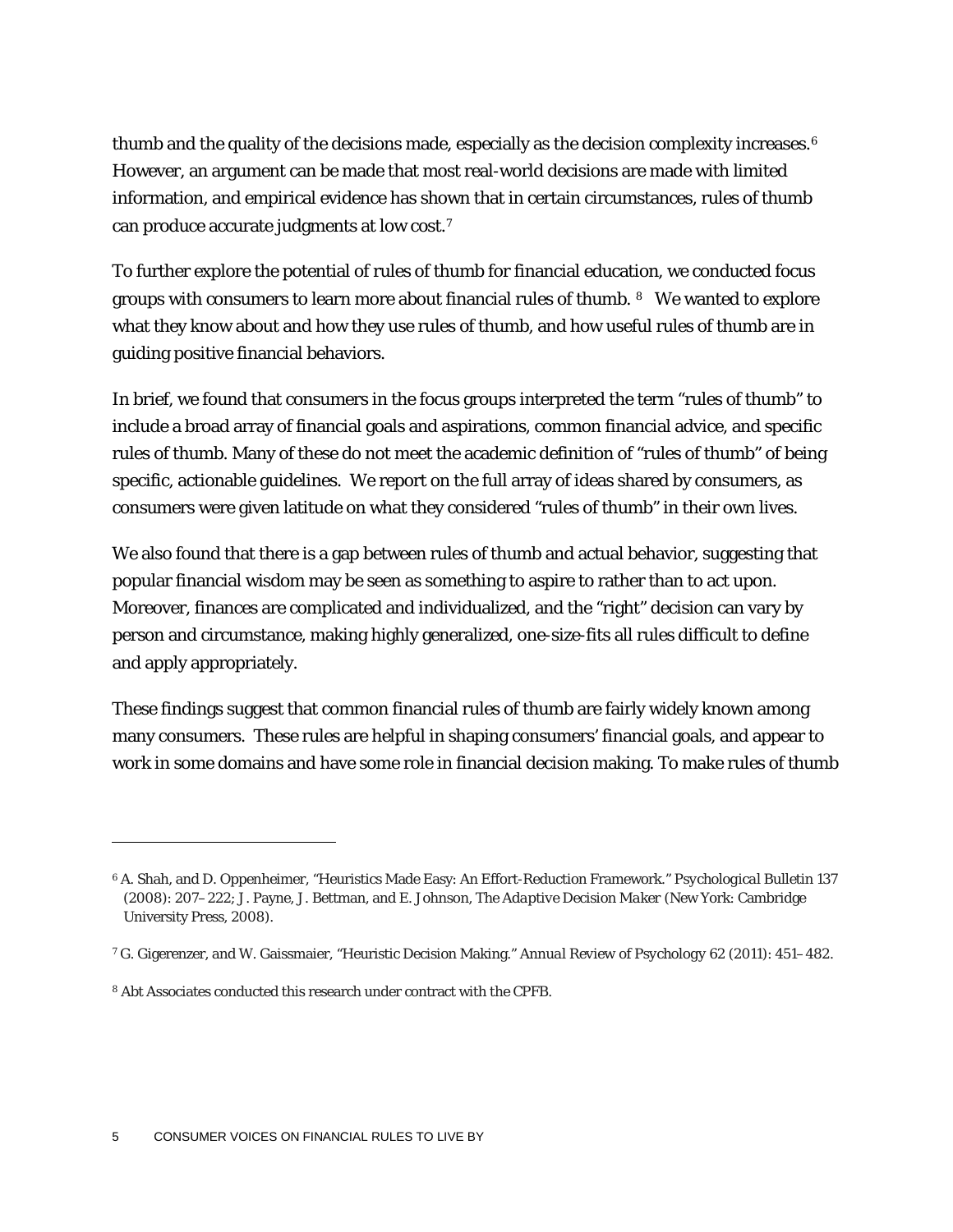a more effective tool, these findings suggest that financial educators can help consumers develop and adjust their own rules – rules they themselves can live by.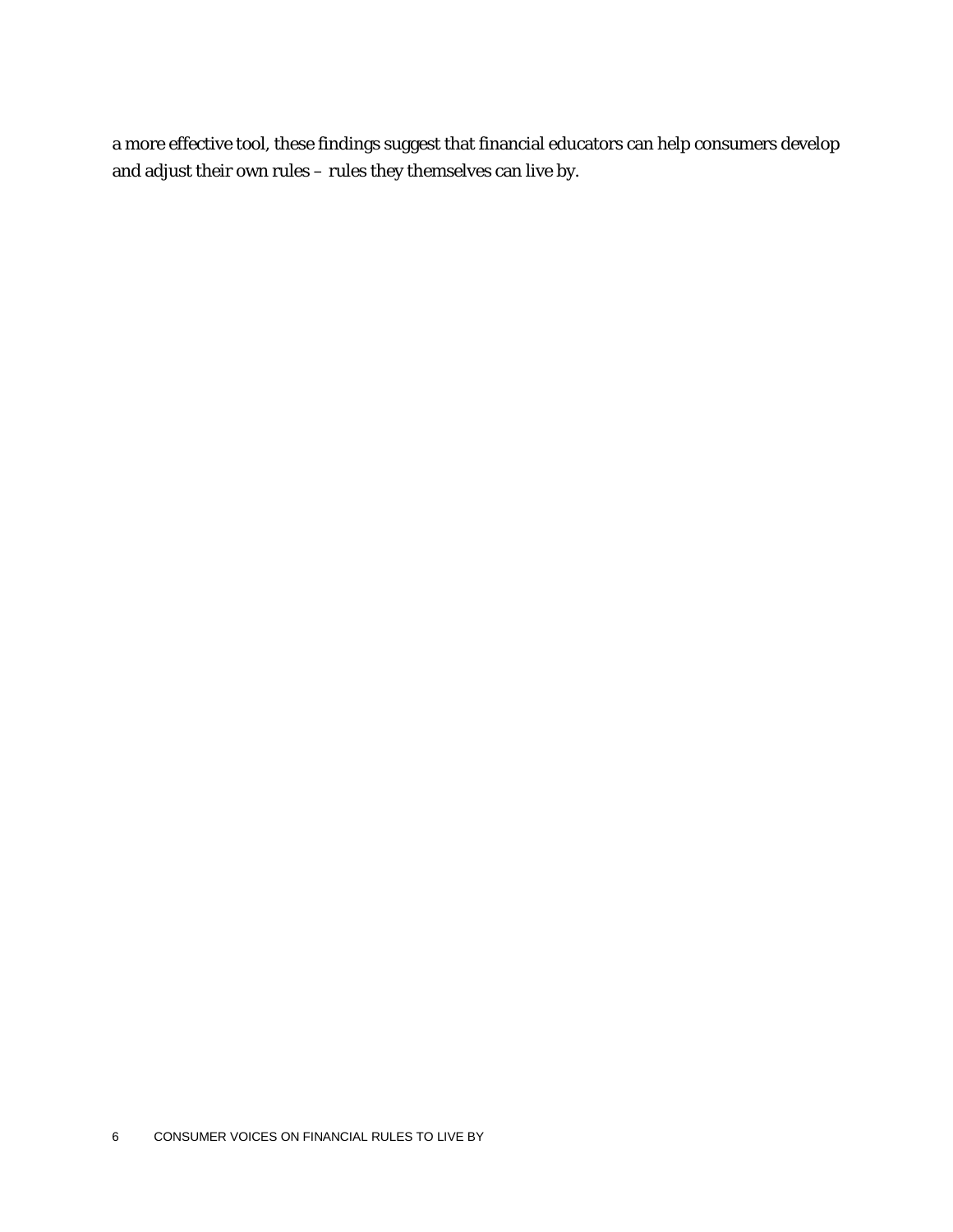# 2. About the focus group approach

Focus groups are a valuable way to understand the common opinions, beliefs, and values that consumers hold, as well as how wide their experiences may range. Focus groups are not intended to give us statistically significant data that can be generalized to all consumers. However, they can give us valuable qualitative information about what consumers think and feel in general.

In summer 2014, we listened to 308 consumers who participated in 32 focus groups we held in four cities—Boston, St. Louis, Atlanta, and Seattle. We also conducted one focus group in Boston with credit counselors who work directly with consumers who are making financial decisions. The consumers were selected to represent a variety of experiences with financial decisions. Though the consumers we talked to represented a demographically diverse group, they were not statistically representative of the overall population. These focus groups give us insight into the views of certain types of consumers but should not be seen as representing the thoughts or experiences of all consumers.

In summary, the information we have gathered through these focus groups is intended to inform financial education efforts, and not to give us a full picture of consumers' use of financial rules of thumb. The findings below should be read with that focus in mind.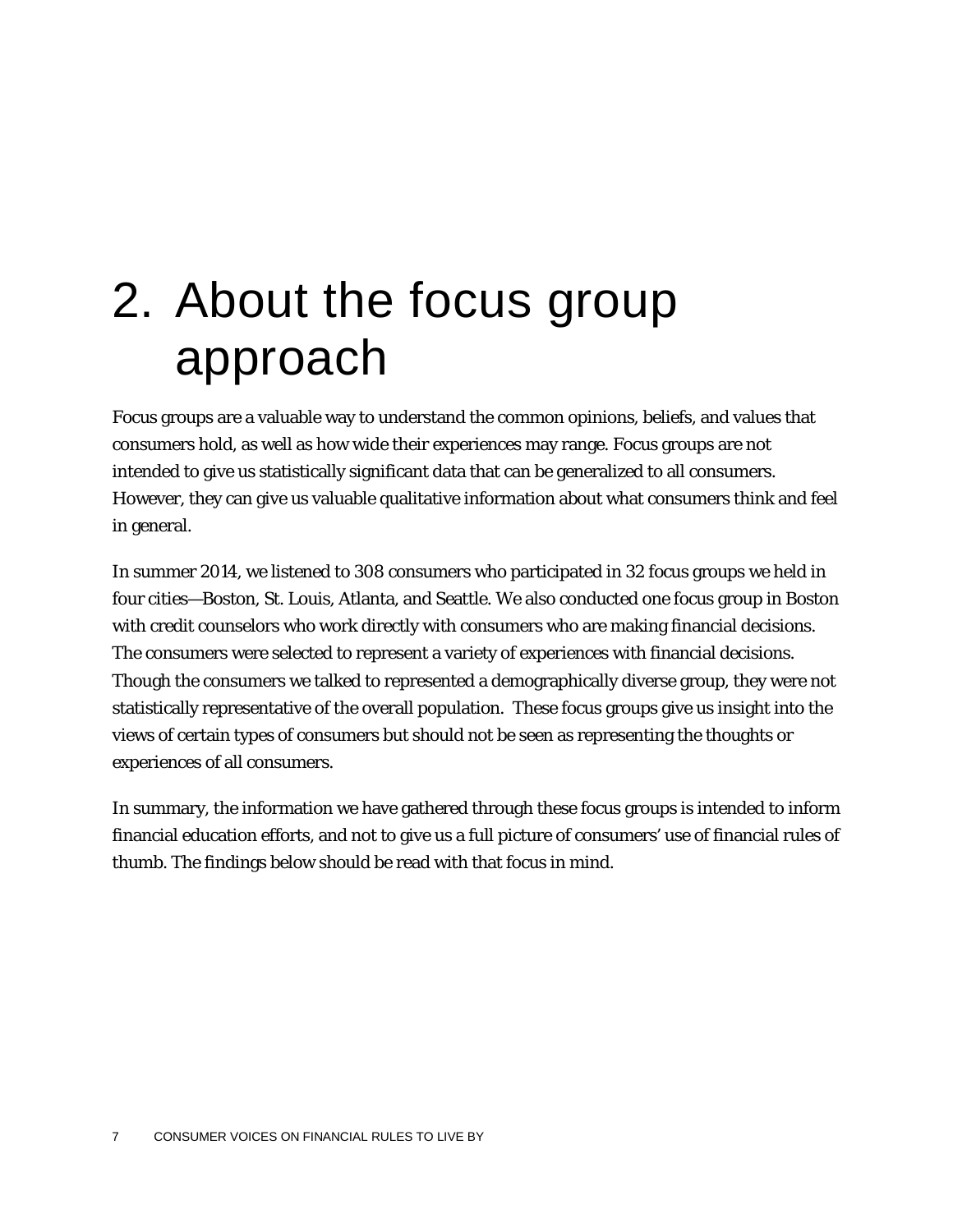# 3. What we heard in the focus groups

During the focus groups, we asked participants about their thoughts on financial rules of thumb. They articulated a wide range of general principles, aspirations, and actionable guidelines. Most of these guidelines tended to be high-level principles of which participants were aware but not necessarily applying in their own lives, for various reasons discussed below.

Our focus groups also elicited a range of accounting and financial habits that are internalized and automatic. Some of these conform to standard financial advice while others do not. Most of the discussions focused on saving, debt, and spending.

Additionally, we asked consumers in the focus groups about the sources of their rules of thumb and if they were able to implement them in their daily lives. We also explored whether they thought their rules of thumb could be applied universally or were more situational. We discuss each of these topics below.

## 3.1 Rules of thumb for savings

The most common rules of thumb mentioned by consumers in the focus groups related to savings. Different rules applied to different types of savings.

#### 3.1.1 General savings

The most common phrase participants used to describe a savings habit was "pay yourself first." By this, people meant some variation of "put something in savings from every paycheck." When pressed to name the single most important rule of thumb they could follow, participating consumers resoundingly chose this rule.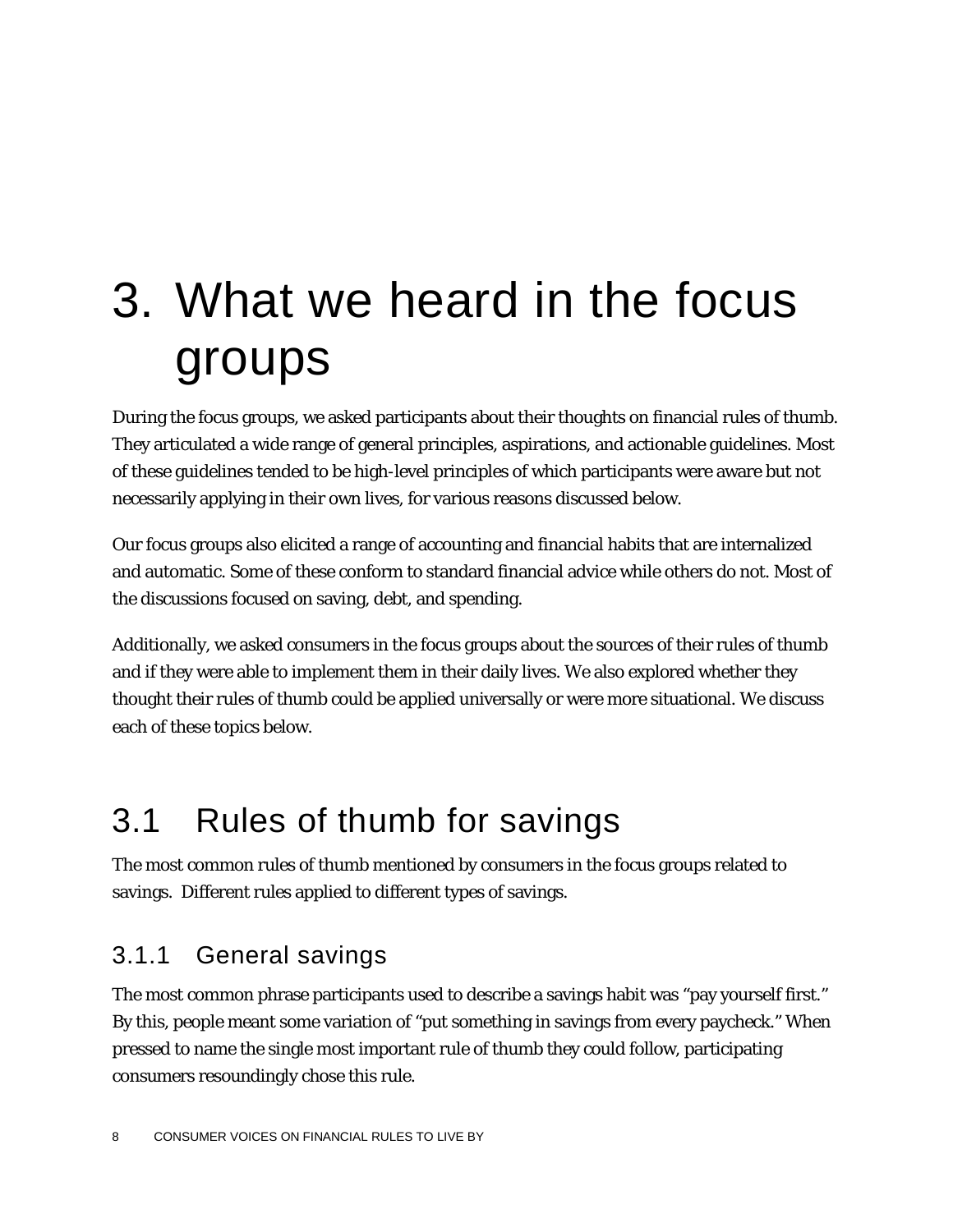Often, consumers' everyday habits stood in contrast to their own aspirational goals. For example, although focus group consumers felt that the "pay yourself first" rule of thumb was the single most important financial advice to follow, many said that they did not in fact do this on a regular basis.

While there was a general consensus among consumers in the focus groups that everyone should save something, there was much less agreement about how much people should save. Consumers in the focus groups offered rules of thumb on saving from \$5 a day up to 50 percent of one's income. For almost every savings rule suggested in focus groups, some participants voiced objections that the rule was unrealistically high.

A savings goal of 10 percent of one's income was the rule most participants were aware of.[9](#page-9-0) This message seems to have been presented by a wide range of influencers in consumers' lives.

Some consumers in the focus groups discussed how their parents tried to instill savings habits in them by encouraging them to save as much as half of their paychecks as teenagers. However, few were able to continue saving as much of their incomes once they reached adulthood, even if they agreed that it was a good rule.

In fact, while many participants articulated ambitious savings goals, many also acknowledged that it was difficult for them to live up to these goals. The focus group discussions revealed that as much as consumers are aware of rules of thumb for saving, they are only aspirational for many consumers. Many focus group participants stated that they just did not have the money to practice their savings aspirations.

Although some consumers in our focus groups spoke strongly and clearly about how they meet their savings goals, many others expressed feelings of inadequacy about their savings, whether it was in relation to their own rule of thumb or one circulated in professional financial advice.

 $\overline{a}$ 

<span id="page-9-0"></span> $9$  It was unclear if this referred to a percentage of their take-home pay or of their gross pay.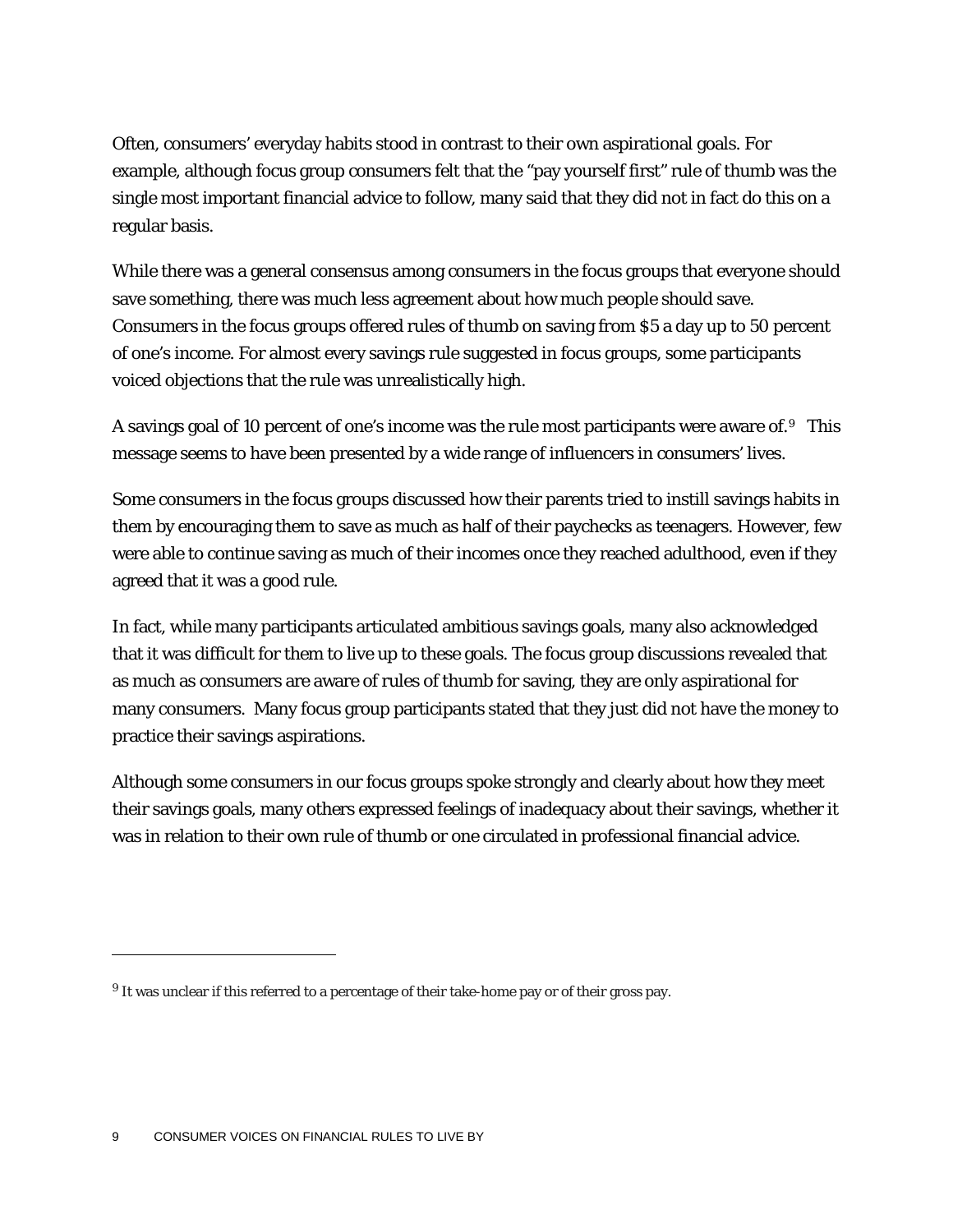#### 3.1.2 Saving for the unexpected

Some consumers in the focus groups earmarked their savings for emergencies or unexpected events in their lives. They classified these types of savings as either "emergency savings" or "rainy day funds."

Much as participants had a wide range of rules of thumb for the percentage of income people should be saving, they also had a wide range of options regarding how much people should keep in a rainy day fund. Consumers offered guidelines based on fixed amounts (e.g.: \$1,000) to several months' worth of living expenses (generally ranging from 3 – 12 months).

Several consumers in the focus groups specifically mentioned "the envelope system" of physically storing savings in envelopes. The physical evidence of watching their savings accumulate provided them with both a clear sense of satisfaction and a greater sense of control against spending funds that were co-mingled with other funds in a general transaction account.

As with general savings, most consumers in the focus groups were far from achieving the rule of thumb they had anchored in their minds for an emergency fund. The longer the recommended period of time they thought an emergency fund should cover, the more consumers felt they fell short.

Some consumers in the focus groups were skeptical that people who don't "make a lot of money" could amass a meaningful emergency fund. The recommendation of having three to six months of expenses in savings seemed far-fetched to some.

Even focus group consumers who were conscientious savers struggled with the recommended guidelines they had set for themselves for emergency savings.

#### 3.1.3 Saving for retirement

Rules of thumb for retirement generated the most agreement. The refrain "take the free money!" came up dozens of times as focus group consumers extolled the benefits of employers' 401(k) and 403(b) matching contributions. Yet, even within that general consensus, there was some confusion and disagreement about how and when to put rules for saving for retirement into practice.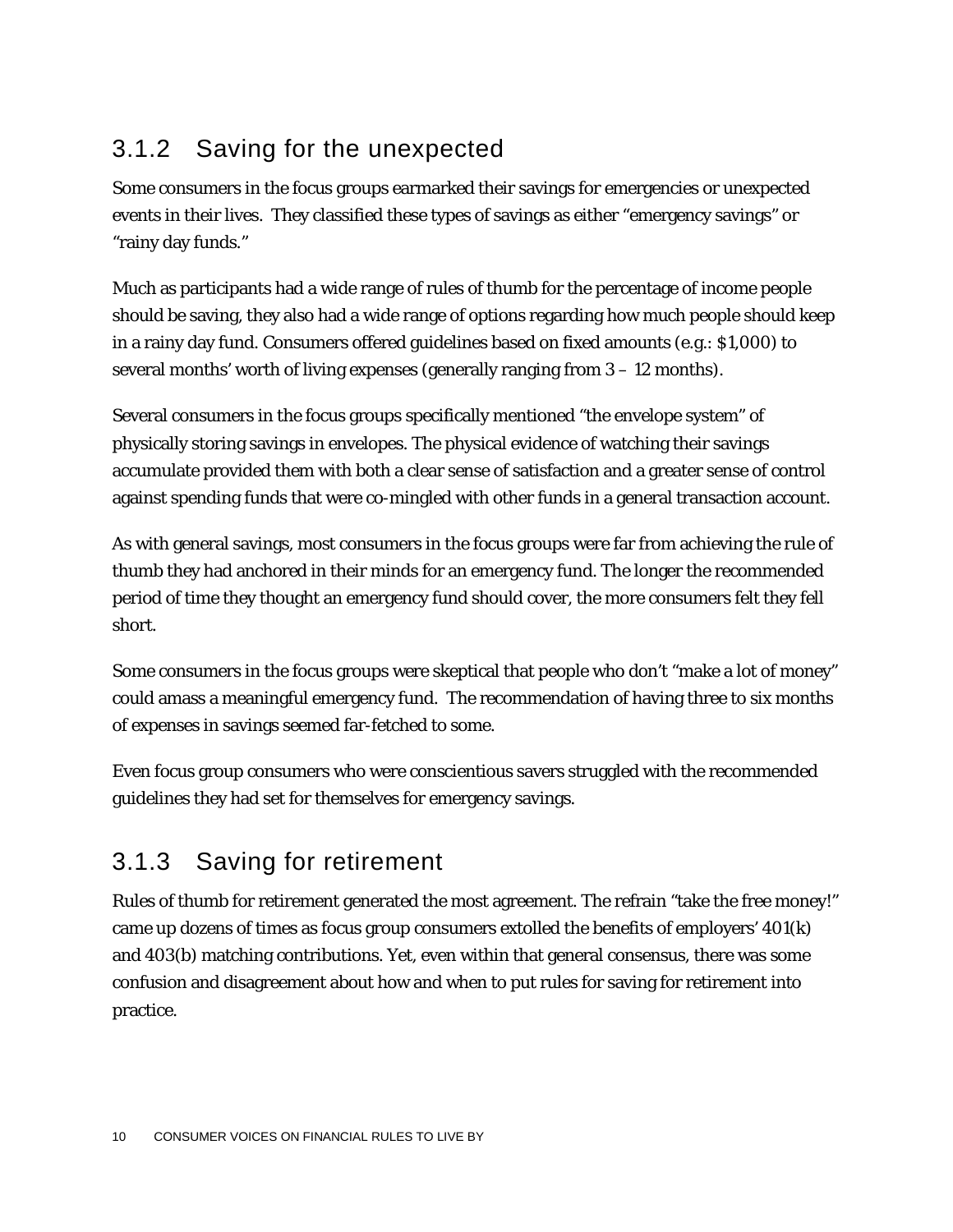When discussing employer-sponsored retirement plans, focus group consumers suggested contributing enough to receive the maximum employer match. However, a few argued that making a retirement contribution that received the maximum employer match was not always practical, especially for workers just starting out who may have large student loan debt obligations or who have competing priorities.

Other focus group consumers noted the tradeoff that they face between saving for their own retirement versus saving for children's education.

Some consumers in the focus groups noted the mistakes they thought they had made in the past regarding saving for retirement. Generally, these focus group consumers regretted not saving for retirement when they were younger and now are trying to make up for it.

## 3.2 Rules of thumb for spending and budgeting

Like rules of thumb for saving, many rules of thumb for spending described by consumers were broad principles, not linked to concrete steps to take in day-to-day life.

Most of the focus group conversation regarding rules for spending centered on the importance of living within one's means and spending money on needs rather than wants. The consumers we talked to recalled phrases, such as, "live within your means," "separate your wants and needs," "don't spend more than you make," "don't spend more than what you have," "don't spend money you don't have," and "put priorities before desires." A small subset of consumers said you should "live below your means."

Focus group consumers also discussed the pressures of trying to keep up with peers on spending and comparing themselves to others. While the majority of focus group consumers agreed that you should "live within your means," a few thought that people were entitled to "live a little" sometimes. Most who voiced the desire to "live a little" also acknowledged they had to be careful with their money and budget.

The topic of budgeting often came up when discussing rules of thumb for spending. Consumers in the focus groups expressed mixed feelings about budgeting. Some were very proud of the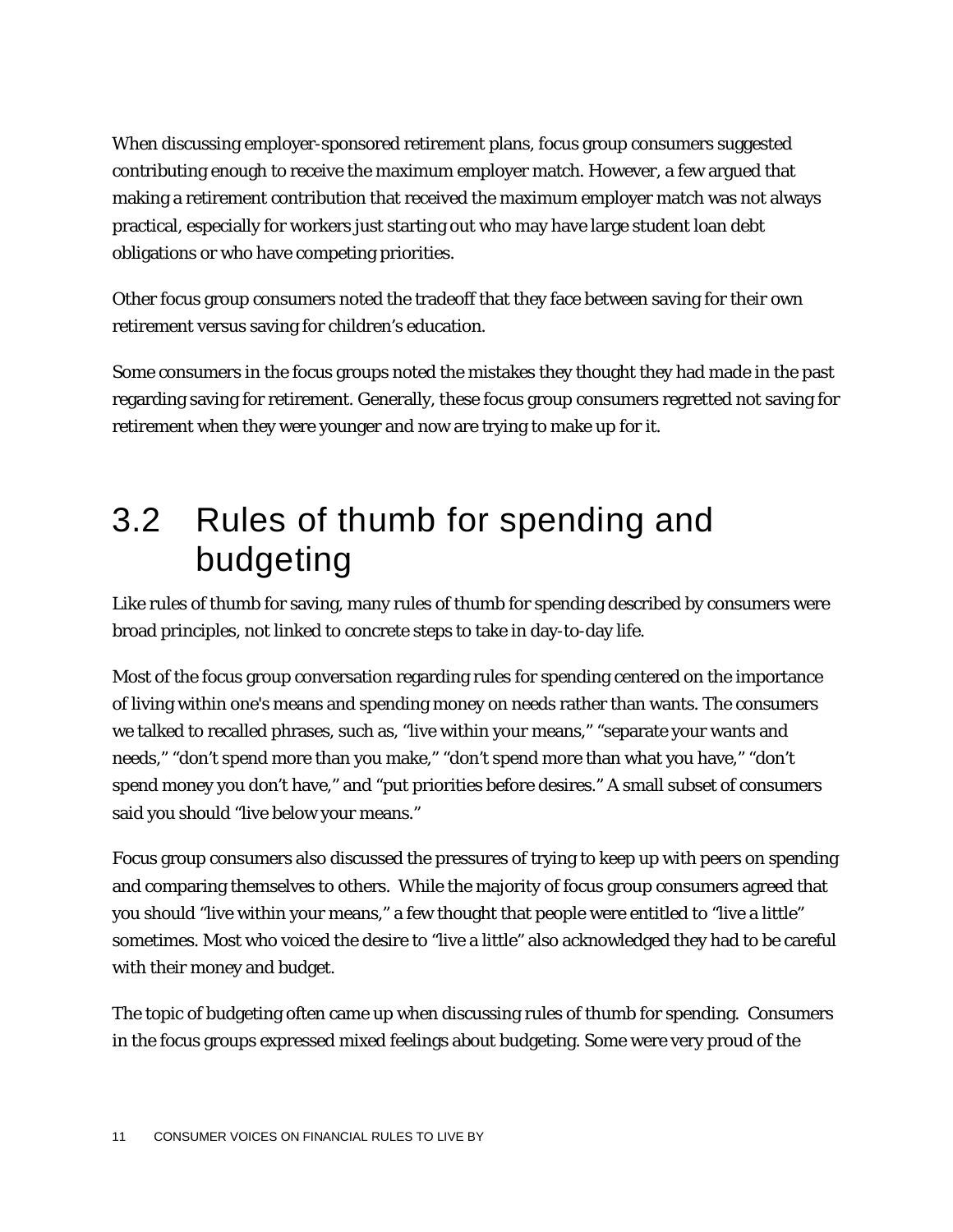work they put into their budgeting, whether it was using a spreadsheet they created or an online tool. Other focus group consumers were less interested in keeping a formal budget.

Some focus group consumers explained that they apply the "left over" method to determine how much they have to save or spend. With this approach, they factor in all their bills for the month and then allocate whatever money is "left over" for savings or disposable spending.

## 3.3 Rules of thumb for debt

Consumers in our focus groups articulated relatively few rules of thumb regarding debt aside from a generalized desire to be debt-free. For those with debts, there was little agreement on guidelines about appropriate levels of debt and how to manage it. A majority of focus group consumers categorized debt between "good" debt and "bad" debt.

While there was not full agreement about what kind of debt fell into each category, focus group consumers tended to define good debt as debt someone incurs with the hopes that the item or action will put the person in a better position in the future. By contrast, they generally described bad debt as a debt someone incurs when they have no other means of paying for an item. Generally, focus group consumers identified mortgages and student loans as a "good" debt and credit card debt as "bad" debt. However, there were many who expressed mixed feelings about debt, the amount of debt to incur, and when to incur debt.

#### 3.3.1 Mortgage debt

Mortgage debt was the primary kind of debt focus group consumers were willing to acquire and comfortable with incurring. They explained this reasoning by stating that "a house is supposed to gain value." However, this confidence was not universally held.

#### 3.3.2 Student debt

Focus group consumers also had mixed feelings about student loan debt. Some thought that the education would enhance their career possibilities and pay for itself in the long-run, while others expressed a negative sentiment towards student loans.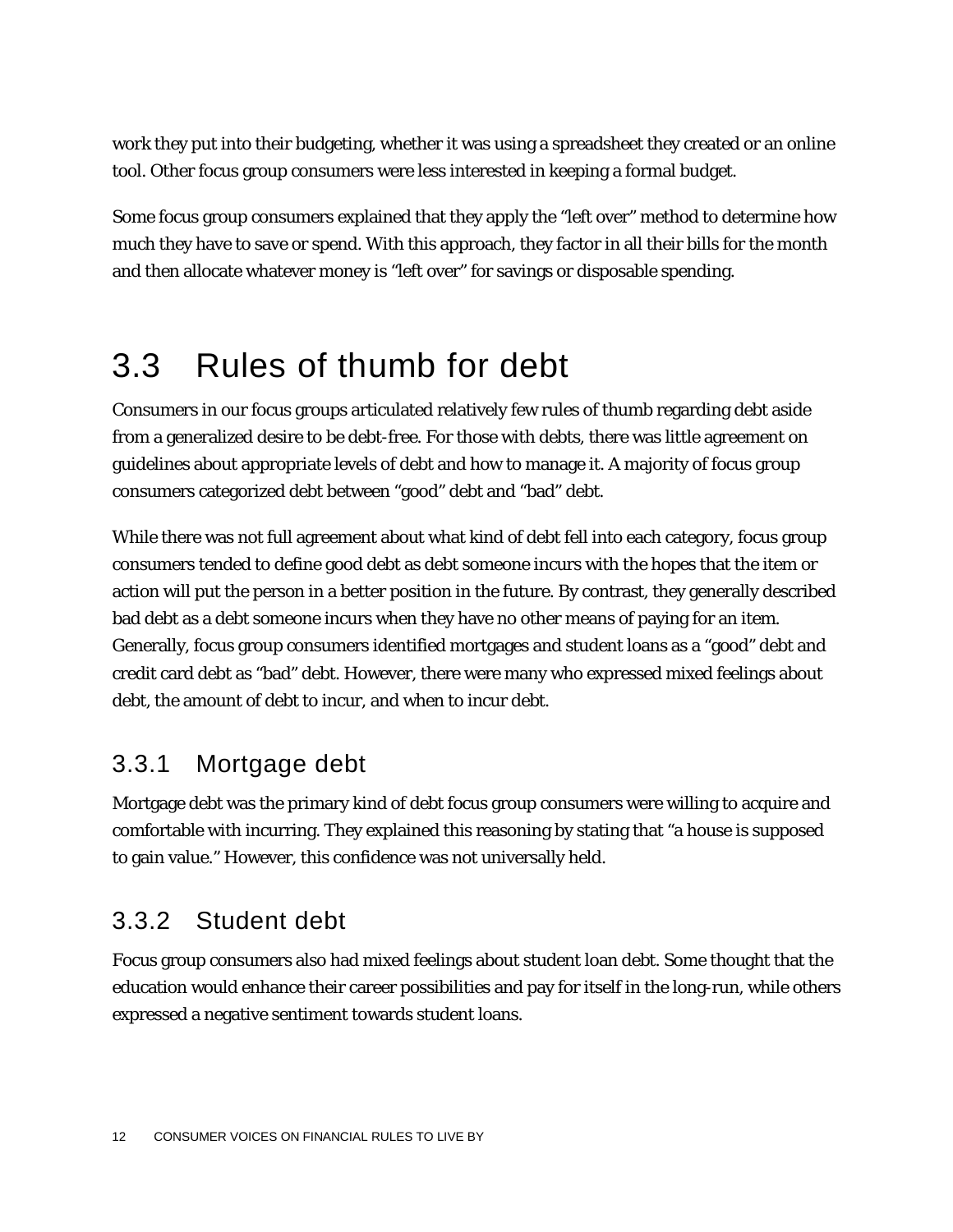#### 3.3.3 Credit card debt

Focus group consumers generally expressed that incurring debt on credit cards is "bad" but sometimes unavoidable. The general rule of thumb for credit cards shared by focus group consumers was to "stay away from them." The focus group consumers based their opinions on the use of credit cards based on their past experience. They noted that if you did incur credit card debt, you should pay the balance as soon as possible and "pay down the highest interest before you pay off the lower interest balance." Alternatively, some participants espoused paying off the smallest debt first.

### 3.4 Other rules of thumb

Consumers in the focus groups who introduced rules of thumb for housing costs usually had a general awareness of a recommended maximum amount to spend on housing but were not certain what the correct amount was. Most focus group consumers who discussed rules of thumb expressed the rule of thumb for housing costs as a percent of their income, with common responses of approximately 25 to 35 percent.

The consumers in our focus groups did not discuss rules of thumb on investing at great length. When the topic of investing came up, generally, consumers thought that those who invest should be attentive to the amount of risk that they were taking.

## 3.5 Sources for rules of thumb

Focus group consumers shared that they learned about financial rules of thumb through various mixtures of parental influence, trial and error, and what they have heard in the financial media.

Most consumers in the focus groups described learning both broad financial guidelines as well as specific money management techniques from their parents. In some cases, focus group consumers learned positive rules of thumb from their parents and families, while other consumers tried to develop different approaches to avoid making what they described as the same mistakes that their parents made.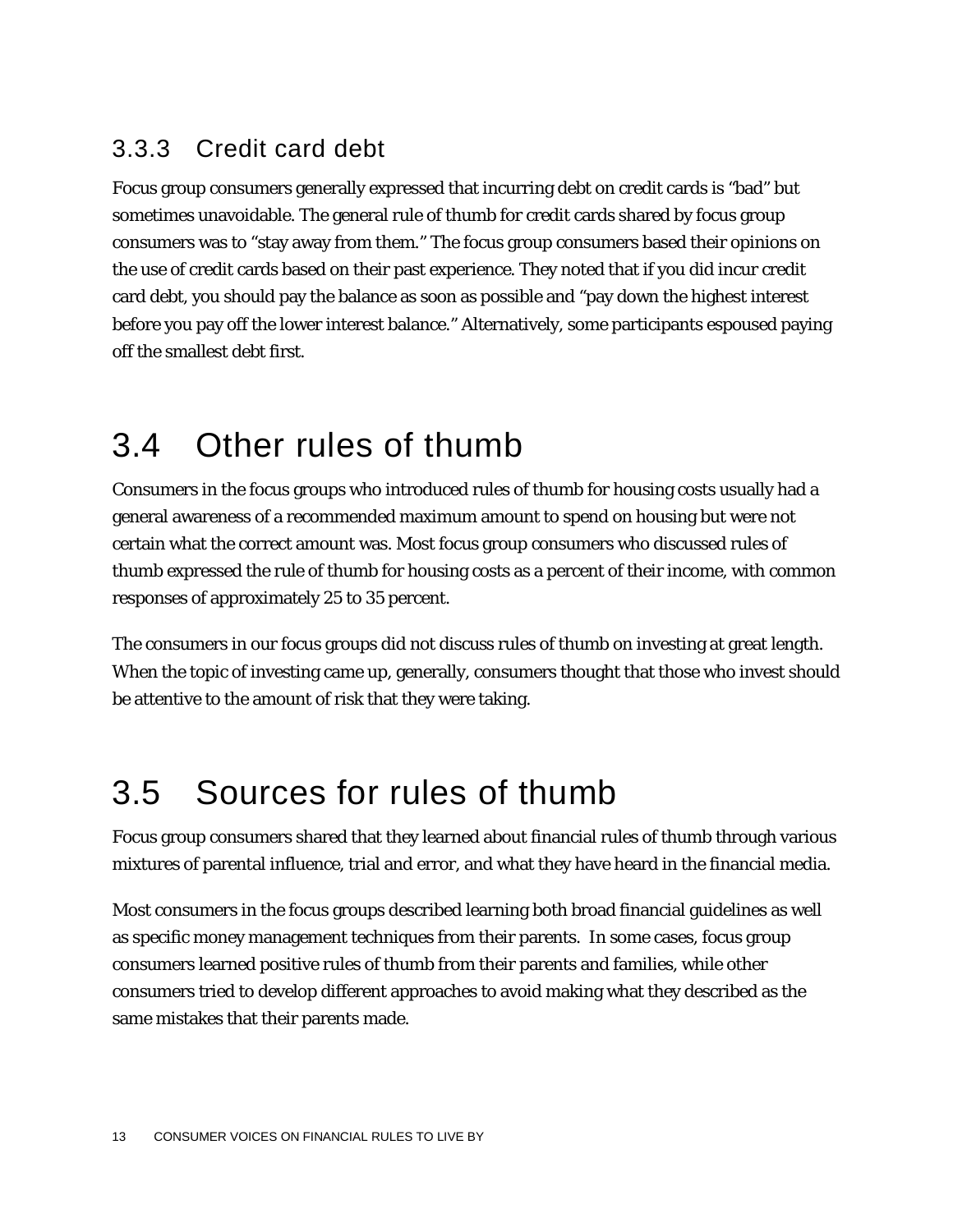Many focus group consumers also shared that they had developed rules of thumb themselves, based on financial experiences and mistakes from their own lives.

In addition, many focus group consumers also said they had learned new rules of thumb from popular financial media personalities, as well as general media sources like newspaper columns and books.

## 3.6 How people make financial decisions and how rules of thumb fit in

It was unclear how many focus group consumers had changed their behavior by learning about and adopting a new rule of thumb. The focus group discussions suggest that many participants generally make financial decisions in a reactive manner, responding to financial situations presented to them rather than proactively using rules of thumb to do things like set up their budgets or make new financial decisions. The findings from the focus groups suggest that participants were most likely to make changes to their behavior in response to a significant financial life event.

However, some focus group consumers appeared to exhibit more of a proactive stance when discussing saving for retirement, their children's education, or a buying a house. The findings suggest that consumers seem to be able to act on rules of thumb more when planning for their future and less often for day-to-day decisions.

In some cases, consumers in the focus groups had difficulty articulating why specifically they make the kind of financial decisions they do. Focus group discussions pointed to the fact that at least some of people's financial behaviors are so deeply engrained so as to be almost automatic.

Some focus group consumers were forthright that the "rules" guiding their behavior were tied to emotional cues to do what "feels right," rather than specific quantifiable financial guidelines.

## 3.7 Lack of universality

The consumers in our focus groups, while generally agreeing with many of the broad rules of thumb, expressed some doubt about the applicability of many of the rules to most consumers.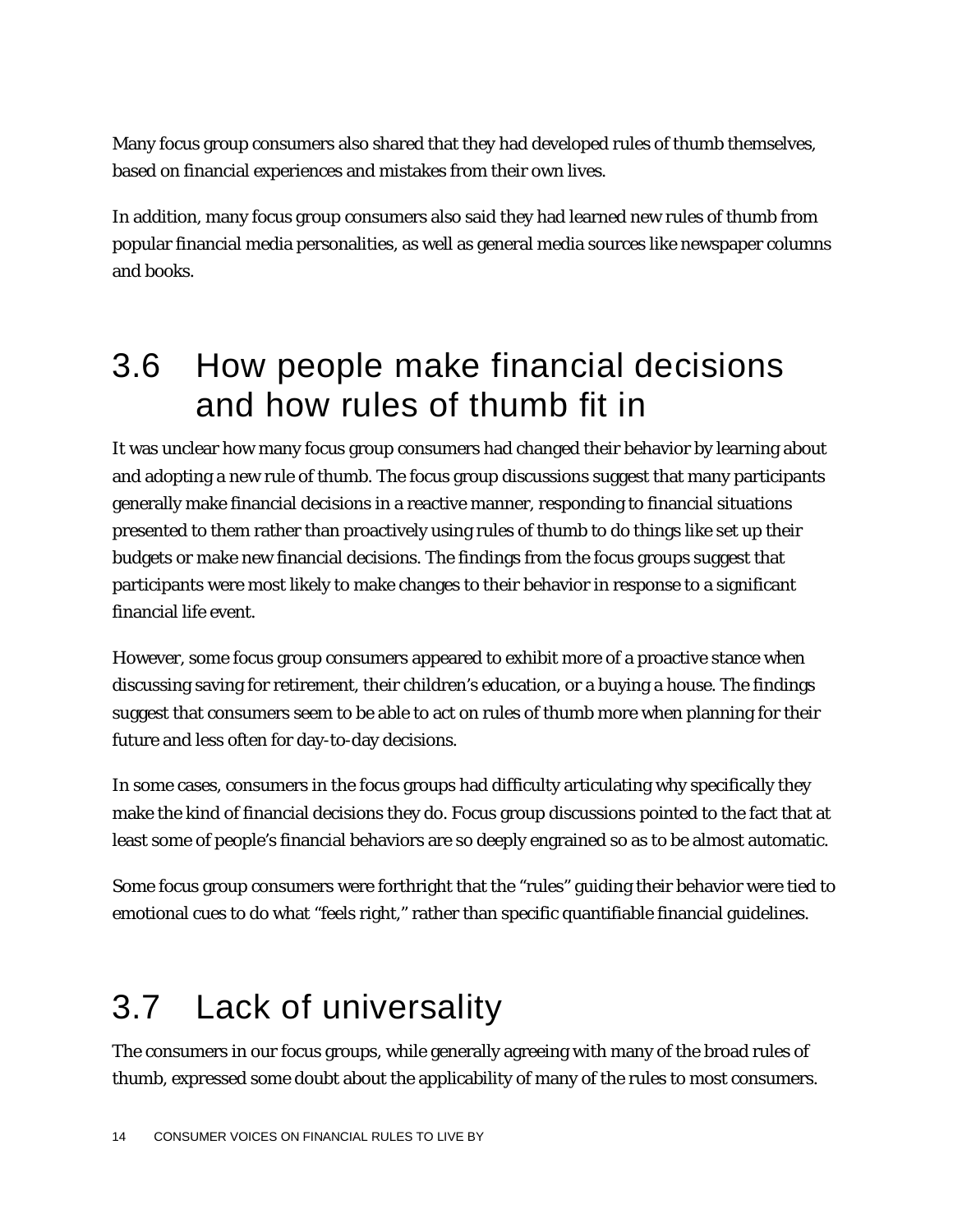When asked directly, few of the focus group consumers said that there were universal financial rules of thumb that would apply equally well to all individuals. Those who did modified the rules of thumb such that they were endorsing general principles rather than specific behaviors. Some consumers agreed with certain principles, for example, that saving is important, but would not attach a number, an amount, or a percentage to the principle.

For example, many focus group consumers emphasized that the levels of savings suggested by rules of thumb are not necessarily appropriate or possible by everyone, depending on their circumstances. One participant described how she tried to follow a rule of thumb to save 20 percent of her income but repeatedly fell short of that benchmark. Instead, she finds it more reassuring to have a lower savings goal she is sure she can meet every month. The positive reinforcement of reaching her goal keeps her more motivated than the abstract rule of thumb she heard was supposed to be the "correct" amount to save.

The focus group findings suggest that rules of thumb should be tailored to the needs of specific segments of the population or, in some cases, customized to individuals' specific circumstances, in order for them to be actionable for individuals in their day-to-day financial choices.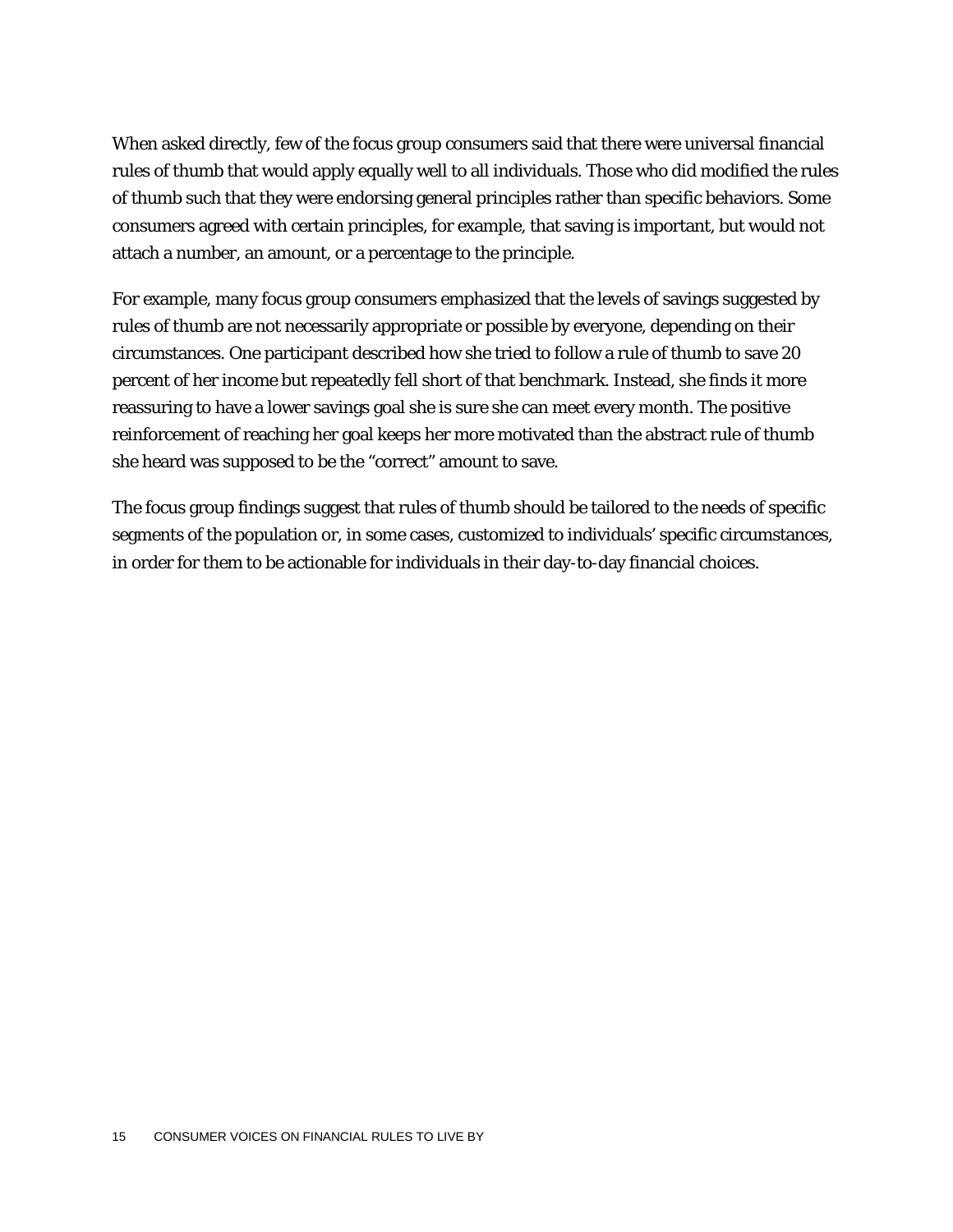# 4. Challenges in consumer use of rules of thumb

We identified several types of challenges among focus group participants in sticking to rules of thumb, and delved into consumer perceptions and motivations behind these challenges.

## 4.1 Situational financial hardship

Some consumers we talked to faced financial hardships that made rules of thumb difficult to implement. Some of these focus group consumers strongly believe in a certain financial decision-making rule of thumb and want to implement the rule in their own lives. However, they believe their current situation prevents them from doing so.

Many of these focus group consumers discussed difficult life circumstances such as an unanticipated unemployment spell or the extended illness of a child. They felt that these hardships prevent them from saving 10 percent of their income, for example, because they had no disposable income to save. Some focus group consumers also reported that they do not follow their own rule because they are not in the life stage when the rule is applicable.

Some focus group consumers adjusted the rule to work for them. For example, individuals who were not able to save 10 percent might have compromised by saving 5 percent. Other focus group consumers who felt they cannot follow the rule simply gave up. Instead of seeing a potential middle ground, these individuals chose to save nothing.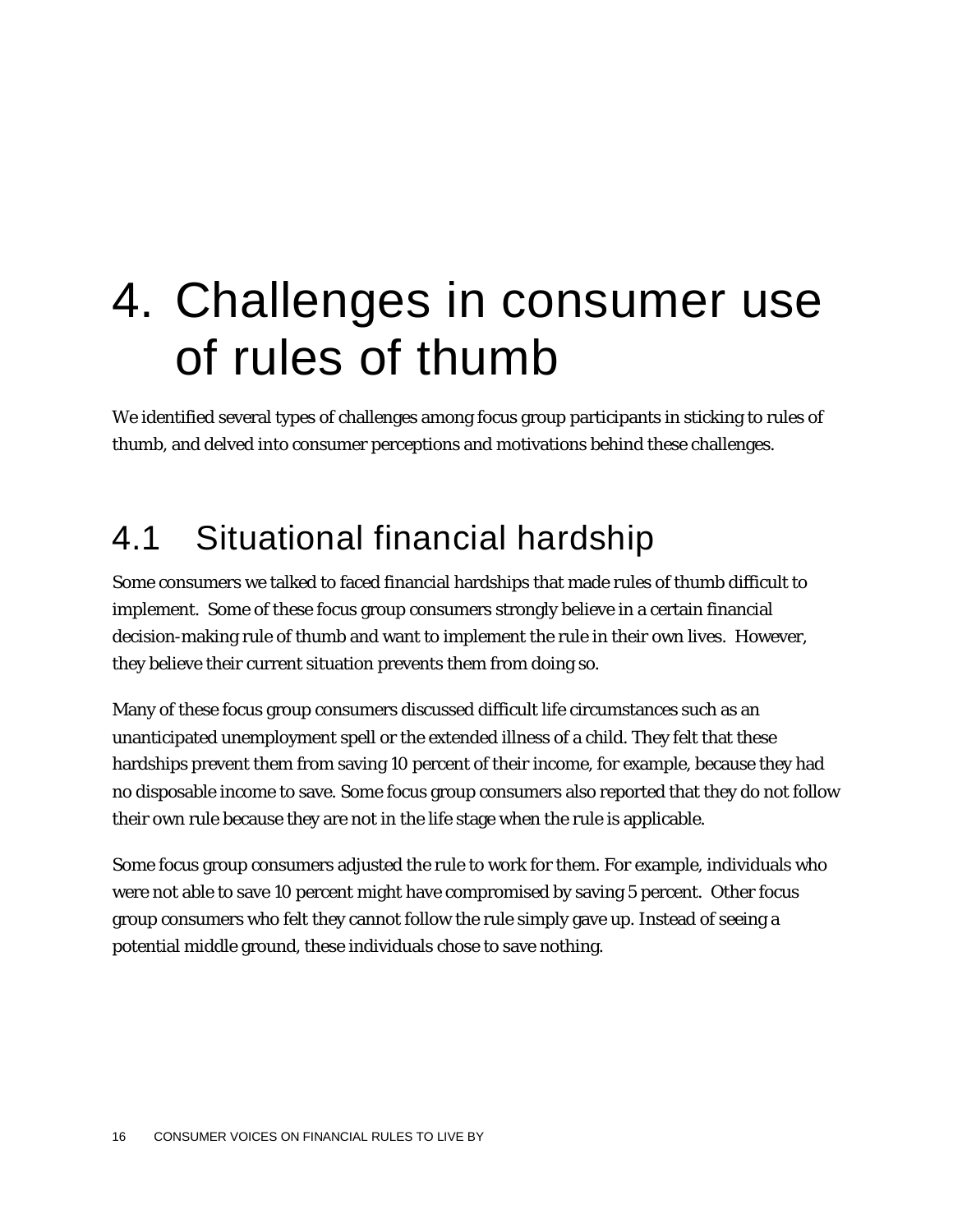## 4.2 Pulled off track by others

In households with more than one financial decision-maker, some focus group consumers expressed that they felt frustrated by instances where their partners' financial behaviors and values do not align well with their own. Many of these focus group consumers said they believed that they have figured out effective financial rules of thumb but that their partners do not follow the same rules. The misalignment can cause conflict within the household, and these consumers reported needing to adjust their rules to account for the influence of their partners.

Focus group consumers also discussed ways in which children can make following rules of thumb difficult. We heard many consumers say they felt their children often asked for expensive, brand-name items that they could not afford to purchase. Some focus group consumers explained how they co-signed loans for their children, bought multiple cars for them, or simply gave them large sums of cash to spend at the mall. These focus group consumers discussed the difficulty of saying no and not providing what their children wanted.

## 4.3 Fear of missing out

Some focus group consumers shared that they felt they were being pulled by opposing forces in their culture. These consumers told us that they understood the importance of saving, reducing debt, and controlling their spending. On the other hand, they noted that they felt the need to "keep up with the Joneses." Many of these consumers said they faced substantial pressure to "live in the moment." These consumers expressed worries that they felt they would miss out if they followed common financial rules of thumb.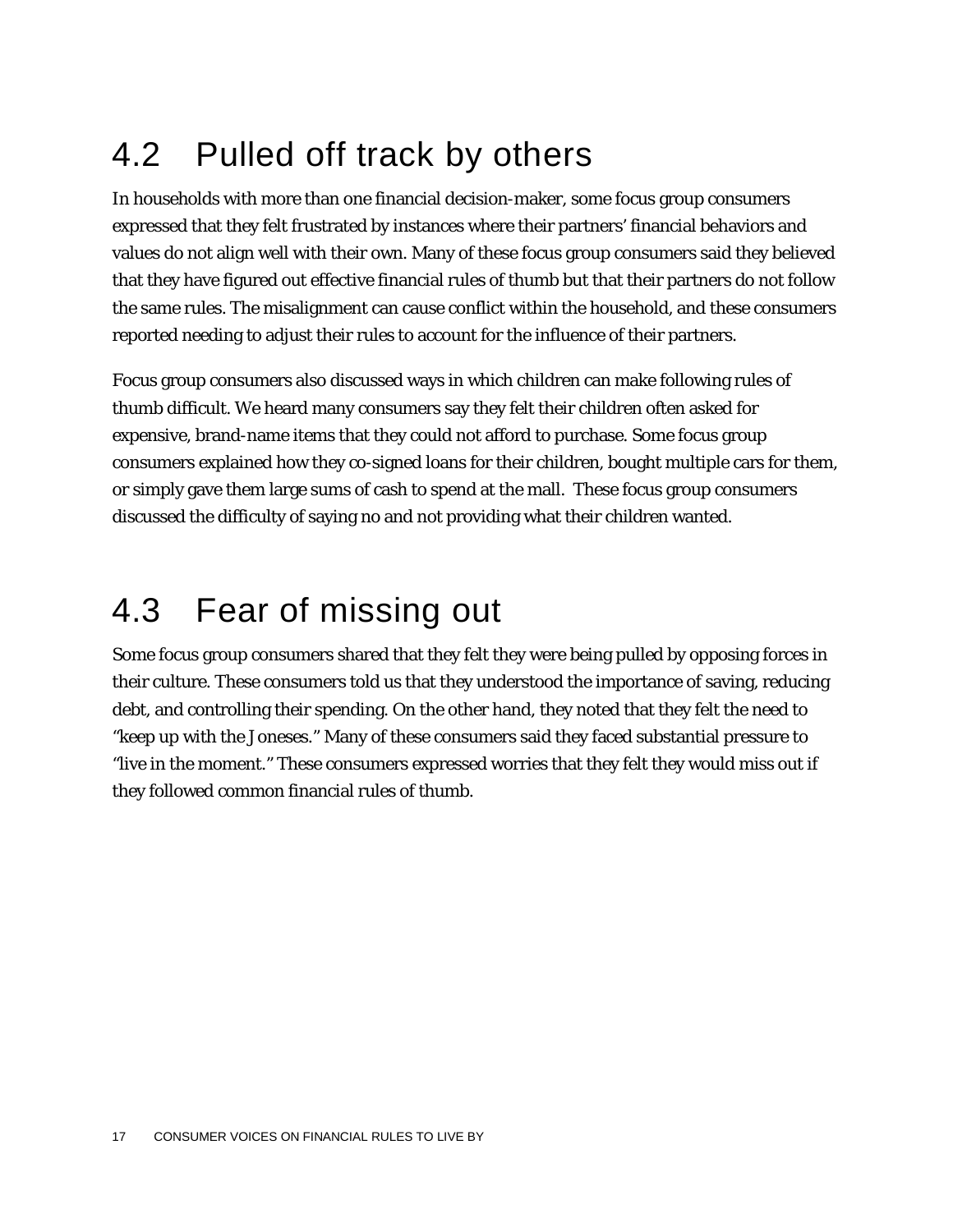# 5. Conclusions and Implications

The focus group findings suggest that many consumers are aware of and interested in rules of thumb to help them make financial choices. However, many of these consumers also face difficulties in acting on these rules.

Most consumers in our focus groups expressed that pre-specified rules of thumb are not appropriate or applicable for everyone. Additionally, when rules of thumb are applicable, they still need to be tailored to an individual's circumstances and life stage. Focus group consumers explained that what a person saves, spends, and invests has to be based on circumstances in life. In reality, what people seem to have is a blend of aspirations and general guidelines that motivate some but demotivate others.

In summary, the focus group findings suggest the following conclusions about rules of thumb and financial decision-making:

- Many consumers know about common financial rules of thumb.
- Many are frustrated by what they see as unrealistic goals stated in common rules, as they struggle with competing priorities across many different dimensions of their financial lives.
- There is a sense that financial rules cannot be applied equally to all people in all circumstances. But many commonly held rules are too broad or ill-defined to offer clear guidance to anyone.
- Consumers are most likely to change their financial behaviors when they are confronted by major changes in their lives or financial trigger events.